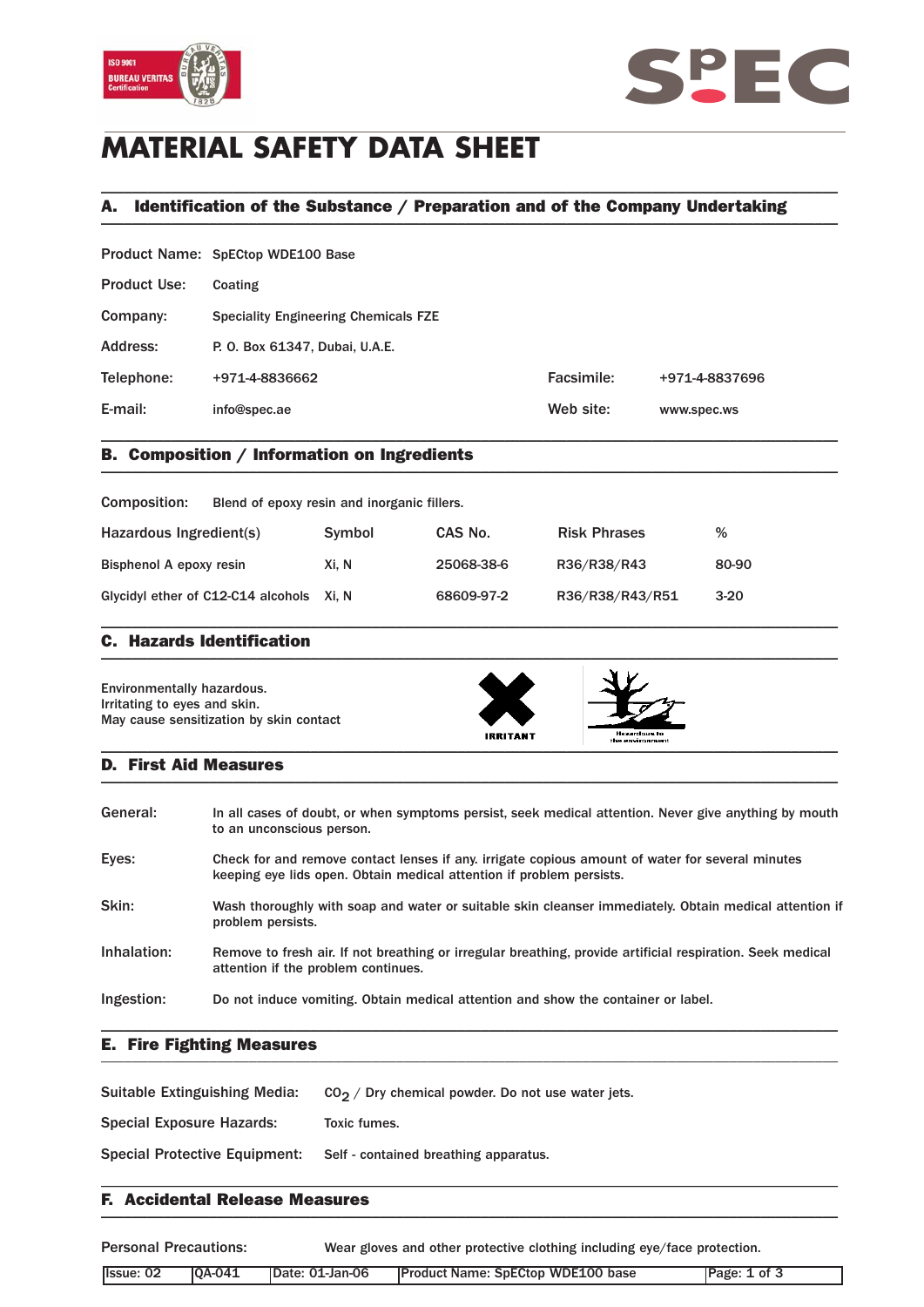| <b>Environmental Precautions:</b>  | Prevent entry into drains, sewers and water courses.                                                                     |
|------------------------------------|--------------------------------------------------------------------------------------------------------------------------|
| <b>Decontamination Procedures:</b> | Soak-up with inert absorbent or contain and remove by best available means. Gather<br>into containers. Dispose as waste. |

\_\_\_\_\_\_\_\_\_\_\_\_\_\_\_\_\_\_\_\_\_\_\_\_\_\_\_\_\_\_\_\_\_\_\_\_\_\_\_\_\_\_\_\_\_\_\_\_\_\_\_\_\_\_\_\_\_\_\_\_\_\_\_\_\_\_\_\_\_\_\_\_\_\_\_\_\_\_\_\_\_\_\_\_\_\_\_\_\_\_\_\_\_\_\_

| <b>G. Handling and Storage</b>    |                                                                                                                             |
|-----------------------------------|-----------------------------------------------------------------------------------------------------------------------------|
| Handling:                         | Avoid skin and eye contact. Do not eat, drink or smoke whilst using this product.<br>Ensure adequate ventilation.           |
| Storage:                          | Keep containers dry, cool and tightly closed.                                                                               |
| <b>Decontamination Procedure:</b> | Soak-up with inert absorbent or contain and remove by best available means. Gather<br>into containers. Dispose of as waste. |

\_\_\_\_\_\_\_\_\_\_\_\_\_\_\_\_\_\_\_\_\_\_\_\_\_\_\_\_\_\_\_\_\_\_\_\_\_\_\_\_\_\_\_\_\_\_\_\_\_\_\_\_\_\_\_\_\_\_\_\_\_\_\_\_\_\_\_\_\_\_\_\_\_\_\_\_\_\_\_\_\_\_\_\_\_\_\_\_\_\_\_\_\_\_\_

\_\_\_\_\_\_\_\_\_\_\_\_\_\_\_\_\_\_\_\_\_\_\_\_\_\_\_\_\_\_\_\_\_\_\_\_\_\_\_\_\_\_\_\_\_\_\_\_\_\_\_\_\_\_\_\_\_\_\_\_\_\_\_\_\_\_\_\_\_\_\_\_\_\_\_\_\_\_\_\_\_\_\_\_\_\_\_\_\_\_\_\_\_\_\_

### H. Exposure Controls / Personal Protection \_\_\_\_\_\_\_\_\_\_\_\_\_\_\_\_\_\_\_\_\_\_\_\_\_\_\_\_\_\_\_\_\_\_\_\_\_\_\_\_\_\_\_\_\_\_\_\_\_\_\_\_\_\_\_\_\_\_\_\_\_\_\_\_\_\_\_\_\_\_\_\_\_\_\_\_\_\_\_\_\_\_\_\_\_\_\_\_\_\_\_\_\_\_\_

| <b>Occupational Exposure Limits:</b> | None assigned                                                                    |
|--------------------------------------|----------------------------------------------------------------------------------|
| <b>Engineering Control Measures:</b> | Use with adequate general and local exhaust ventilation.                         |
|                                      | Personal Protective Equipment: Impervious gloves, safety goggles, plastic apron. |

### I. Physical and Chemical Properties \_\_\_\_\_\_\_\_\_\_\_\_\_\_\_\_\_\_\_\_\_\_\_\_\_\_\_\_\_\_\_\_\_\_\_\_\_\_\_\_\_\_\_\_\_\_\_\_\_\_\_\_\_\_\_\_\_\_\_\_\_\_\_\_\_\_\_\_\_\_\_\_\_\_\_\_\_\_\_\_\_\_\_\_\_\_\_\_\_\_\_\_\_\_\_

| State:                  | Liquid    |
|-------------------------|-----------|
| Colour:                 | Clear     |
| Odour:                  | Faint     |
| Flash Point (°C):       | >150      |
| <b>SG/Bulk Density:</b> | 1.15      |
| Solubility:             | Insoluble |

### J. Stability and Reactivity  $\blacksquare$

| Stability:                               | Stable under recommended conditions.         |
|------------------------------------------|----------------------------------------------|
| Conditions to avoid:                     | Not known.                                   |
| Materials to avoid:                      | Strong acids, alkalies and oxidising agents. |
| <b>Hazardous Decomposition products:</b> | Carbon monoxide. Irritant fumes.             |
|                                          |                                              |

\_\_\_\_\_\_\_\_\_\_\_\_\_\_\_\_\_\_\_\_\_\_\_\_\_\_\_\_\_\_\_\_\_\_\_\_\_\_\_\_\_\_\_\_\_\_\_\_\_\_\_\_\_\_\_\_\_\_\_\_\_\_\_\_\_\_\_\_\_\_\_\_\_\_\_\_\_\_\_\_\_\_\_\_\_\_\_\_\_\_\_\_\_\_\_

### K. Toxicological Information \_\_\_\_\_\_\_\_\_\_\_\_\_\_\_\_\_\_\_\_\_\_\_\_\_\_\_\_\_\_\_\_\_\_\_\_\_\_\_\_\_\_\_\_\_\_\_\_\_\_\_\_\_\_\_\_\_\_\_\_\_\_\_\_\_\_\_\_\_\_\_\_\_\_\_\_\_\_\_\_\_\_\_\_\_\_\_\_\_\_\_\_\_\_\_

There are no date available on the preparation itself. This has been assessed following the conventional method of the Preparations Directive 1999/45/EC and classified for toxicological hazards accordingly.

Based on the properties of the epoxy constituent(s) and considering toxicological data on similar preparations, this product may be a skin sensitiser and irritant. May produce allergic reactions.

\_\_\_\_\_\_\_\_\_\_\_\_\_\_\_\_\_\_\_\_\_\_\_\_\_\_\_\_\_\_\_\_\_\_\_\_\_\_\_\_\_\_\_\_\_\_\_\_\_\_\_\_\_\_\_\_\_\_\_\_\_\_\_\_\_\_\_\_\_\_\_\_\_\_\_\_\_\_\_\_\_\_\_\_\_\_\_\_\_\_\_\_\_\_\_

#### L. Ecological Information \_\_\_\_\_\_\_\_\_\_\_\_\_\_\_\_\_\_\_\_\_\_\_\_\_\_\_\_\_\_\_\_\_\_\_\_\_\_\_\_\_\_\_\_\_\_\_\_\_\_\_\_\_\_\_\_\_\_\_\_\_\_\_\_\_\_\_\_\_\_\_\_\_\_\_\_\_\_\_\_\_\_\_\_\_\_\_\_\_\_\_\_\_\_\_

When used and disposed as intended, no adverse environmental effects are foreseen. Expected to be not readily biodegradable. Bio-accumulative potential and ecotoxicity are not determined.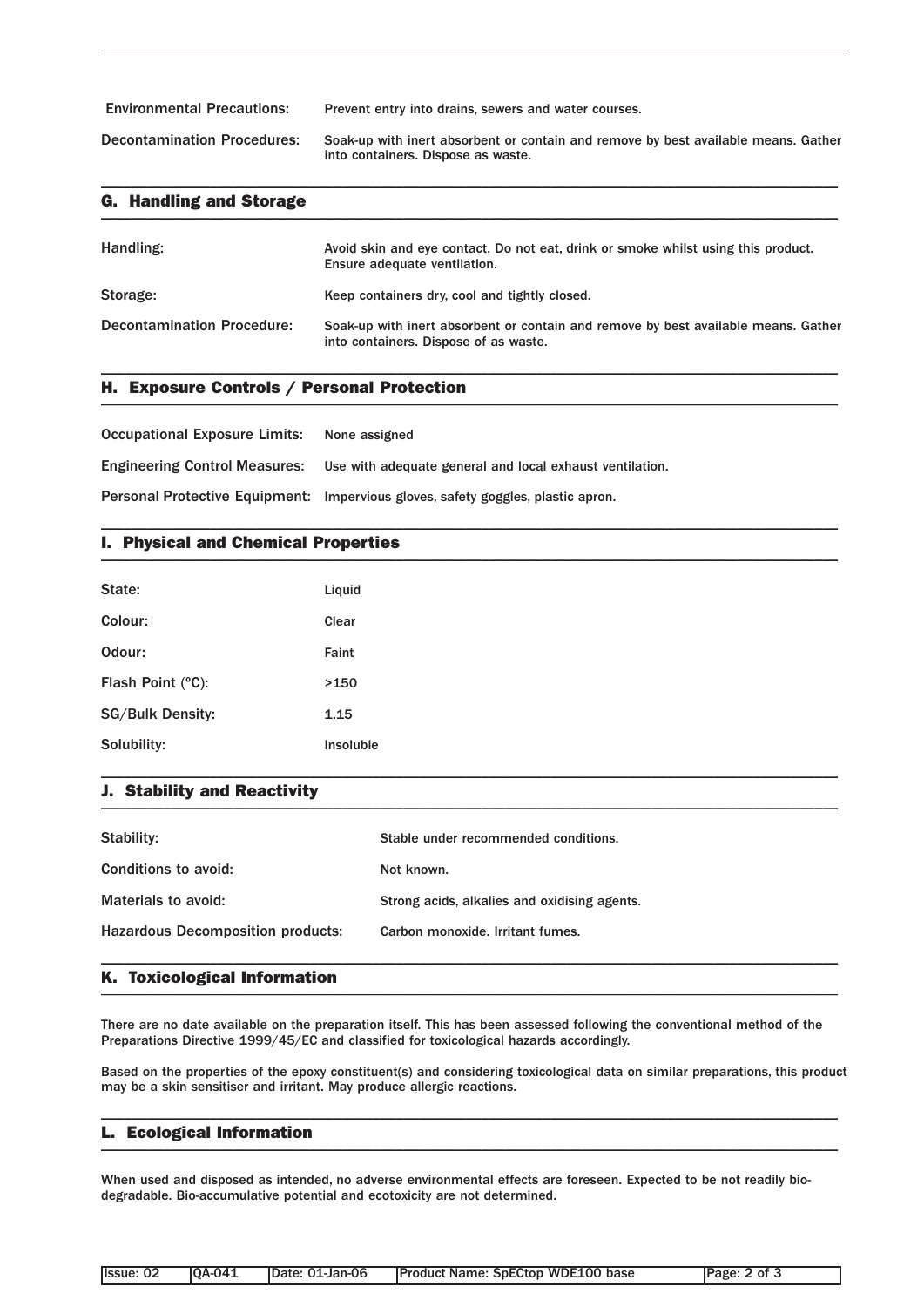### M. Disposal Considerations  $\blacksquare$

Disposal must be in accordance with local and national legislation.

Do not allow to enter drains or watercourses. Material and container must be disposed as hazardous waste.

\_\_\_\_\_\_\_\_\_\_\_\_\_\_\_\_\_\_\_\_\_\_\_\_\_\_\_\_\_\_\_\_\_\_\_\_\_\_\_\_\_\_\_\_\_\_\_\_\_\_\_\_\_\_\_\_\_\_\_\_\_\_\_\_\_\_\_\_\_\_\_\_\_\_\_\_\_\_\_\_\_\_\_\_\_\_\_\_\_\_\_\_\_\_\_

\_\_\_\_\_\_\_\_\_\_\_\_\_\_\_\_\_\_\_\_\_\_\_\_\_\_\_\_\_\_\_\_\_\_\_\_\_\_\_\_\_\_\_\_\_\_\_\_\_\_\_\_\_\_\_\_\_\_\_\_\_\_\_\_\_\_\_\_\_\_\_\_\_\_\_\_\_\_\_\_\_\_\_\_\_\_\_\_\_\_\_\_\_\_\_

#### N. Transport Information \_\_\_\_\_\_\_\_\_\_\_\_\_\_\_\_\_\_\_\_\_\_\_\_\_\_\_\_\_\_\_\_\_\_\_\_\_\_\_\_\_\_\_\_\_\_\_\_\_\_\_\_\_\_\_\_\_\_\_\_\_\_\_\_\_\_\_\_\_\_\_\_\_\_\_\_\_\_\_\_\_\_\_\_\_\_\_\_\_\_\_\_\_\_\_

| Proper shipping name:         | Environmentally hazardous substance, liquid, N.O.S. |                          |     |
|-------------------------------|-----------------------------------------------------|--------------------------|-----|
| <b>UN Number:</b>             | 3082                                                |                          |     |
| Class:                        | 9                                                   |                          |     |
| Subsidiary risk:              | -                                                   |                          |     |
| <b>Packing Group:</b>         | Ш                                                   |                          |     |
| Label(s):                     | 9                                                   | <b>MARINE POLLUTANT</b>  |     |
| <b>Additional Information</b> |                                                     |                          |     |
| <b>ADR-HIN:</b>               | 90                                                  |                          |     |
| <b>IMDG-EMS:</b>              | F-A, S-F                                            | <b>Marine Pollutant:</b> | Yes |
| IMO:                          | T1                                                  |                          |     |

#### O. Regulatory Information \_\_\_\_\_\_\_\_\_\_\_\_\_\_\_\_\_\_\_\_\_\_\_\_\_\_\_\_\_\_\_\_\_\_\_\_\_\_\_\_\_\_\_\_\_\_\_\_\_\_\_\_\_\_\_\_\_\_\_\_\_\_\_\_\_\_\_\_\_\_\_\_\_\_\_\_\_\_\_\_\_\_\_\_\_\_\_\_\_\_\_\_\_\_\_

| <b>EU Regulations:</b> | The product is labeled as follows, in accordance with local regulations.                                                                                                             |
|------------------------|--------------------------------------------------------------------------------------------------------------------------------------------------------------------------------------|
| Hazard Symbol(s):      | Xi. N                                                                                                                                                                                |
| Contains:              | Bisphenol-A epoxy resin                                                                                                                                                              |
| <b>Risk Phrases:</b>   | R <sub>36</sub> - Irritating to eyes<br>R38 - Irritating to skin<br>R43 - May cause sensitisation by skin contact                                                                    |
| <b>Safety Phrases:</b> | S28 - After contact with skin, wash immediately with plenty of water<br>S39 - Wear eye/face protection<br>S61 - Avoid release to the environment. Refer to special instructions/MSDS |

### P. Other Information  $\blacksquare$

| Issue no.:        | $\mathcal{P}$                    |
|-------------------|----------------------------------|
| Issue date:       | 01-Jan-06                        |
| <b>Issued by:</b> | <b>SpEC Technical Department</b> |

No liability accepted for any injury, loss, damage or cost arising directly or indirectly from the use of any information contained within this MSDS since the customers treatment of the product is necessarily out of our control.

\_\_\_\_\_\_\_\_\_\_\_\_\_\_\_\_\_\_\_\_\_\_\_\_\_\_\_\_\_\_\_\_\_\_\_\_\_\_\_\_\_\_\_\_\_\_\_\_\_\_\_\_\_\_\_\_\_\_\_\_\_\_\_\_\_\_\_\_\_\_\_\_\_\_\_\_\_\_\_\_\_\_\_\_\_\_\_\_\_\_\_\_\_\_

The data given above is based upon current knowledge and experience. This safety sheet is intended to describe our products in terms of their safety requirements. It does not guarantee the properties of the products described.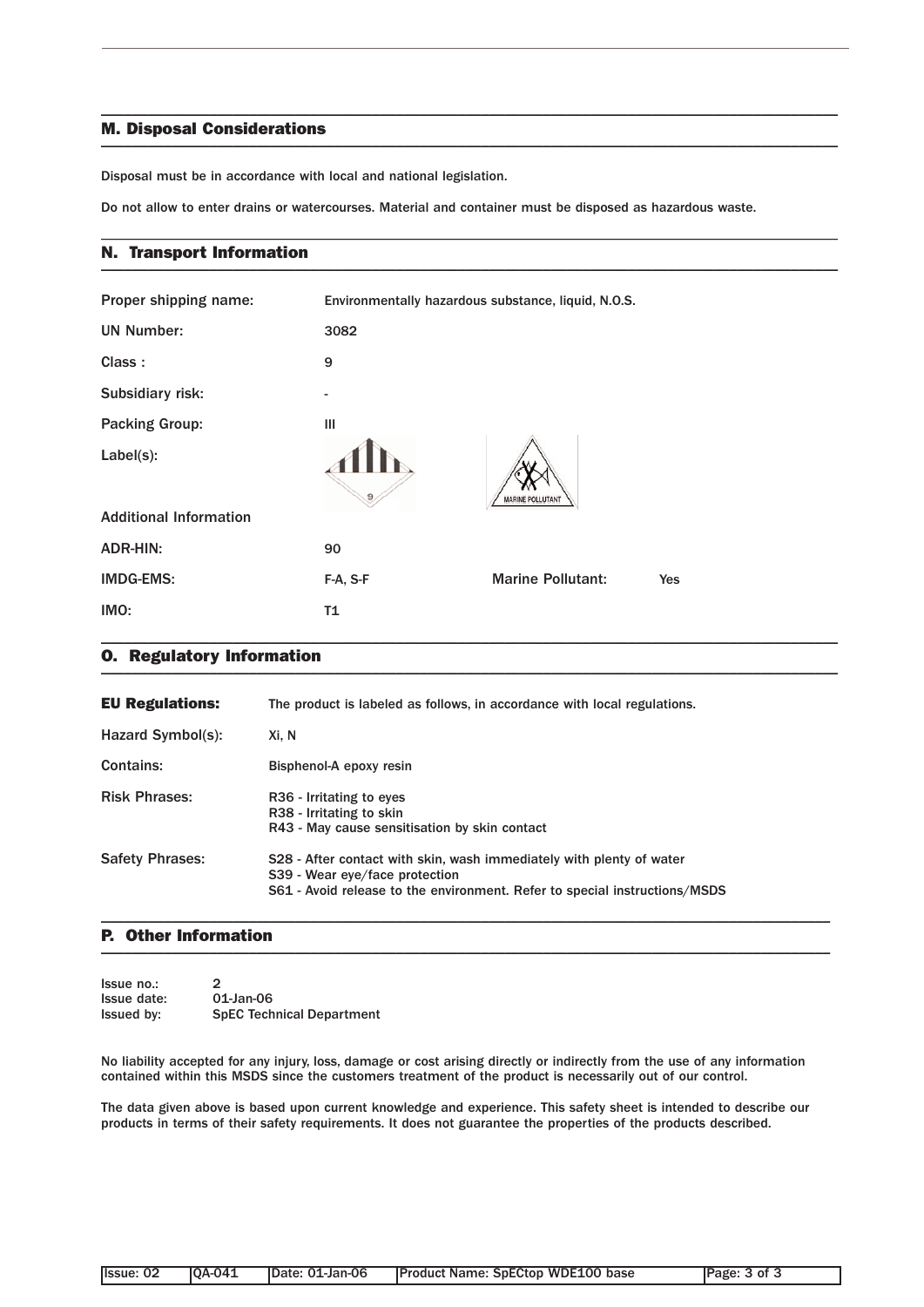



# **MATERIAL SAFETY DATA SHEET**

## A. Identification of the Substance / Preparation and of the Company Undertaking \_\_\_\_\_\_\_\_\_\_\_\_\_\_\_\_\_\_\_\_\_\_\_\_\_\_\_\_\_\_\_\_\_\_\_\_\_\_\_\_\_\_\_\_\_\_\_\_\_\_\_\_\_\_\_\_\_\_\_\_\_\_\_\_\_\_\_\_\_\_\_\_\_\_\_\_\_\_\_\_\_\_\_\_\_\_\_\_\_\_\_\_\_\_\_

\_\_\_\_\_\_\_\_\_\_\_\_\_\_\_\_\_\_\_\_\_\_\_\_\_\_\_\_\_\_\_\_\_\_\_\_\_\_\_\_\_\_\_\_\_\_\_\_\_\_\_\_\_\_\_\_\_\_\_\_\_\_\_\_\_\_\_\_\_\_\_\_\_\_\_\_\_\_\_\_\_\_\_\_\_\_\_\_\_\_\_\_\_\_\_

|                     | Product Name: SpECtop WDE100 Hardener       |            |                |
|---------------------|---------------------------------------------|------------|----------------|
| <b>Product Use:</b> | Coating                                     |            |                |
| Company:            | <b>Speciality Engineering Chemicals FZE</b> |            |                |
| Address:            | P. O. Box 61347, Dubai, U.A.E.              |            |                |
| Telephone:          | +971-4-8836662                              | Facsimile: | +971-4-8837696 |
| E-mail:             | info@spec.ae                                | Web site:  | www.spec.ws    |
|                     |                                             |            |                |

### B. Composition / Information on Ingredients \_\_\_\_\_\_\_\_\_\_\_\_\_\_\_\_\_\_\_\_\_\_\_\_\_\_\_\_\_\_\_\_\_\_\_\_\_\_\_\_\_\_\_\_\_\_\_\_\_\_\_\_\_\_\_\_\_\_\_\_\_\_\_\_\_\_\_\_\_\_\_\_\_\_\_\_\_\_\_\_\_\_\_\_\_\_\_\_\_\_\_\_\_\_\_

| Composition:            | Epoxy hardener, diluents and inorganic fillers mixture. |        |           |                     |      |
|-------------------------|---------------------------------------------------------|--------|-----------|---------------------|------|
| Hazardous Ingredient(s) |                                                         | Symbol | CAS No.   | <b>Risk Phrases</b> | %    |
| Isophorone diamine      |                                                         | C. Xn  | 2855-13-2 | R34/R36/R43         | $20$ |

\_\_\_\_\_\_\_\_\_\_\_\_\_\_\_\_\_\_\_\_\_\_\_\_\_\_\_\_\_\_\_\_\_\_\_\_\_\_\_\_\_\_\_\_\_\_\_\_\_\_\_\_\_\_\_\_\_\_\_\_\_\_\_\_\_\_\_\_\_\_\_\_\_\_\_\_\_\_\_\_\_\_\_\_\_\_\_\_\_\_\_\_\_\_\_

### C. Hazards Identification  $\blacksquare$

| Corrosive<br>May cause burns<br>Toxic to aquatic organisms | ری د<br><b>CORROSIVE</b> | Hezardous to<br>the environment |  |
|------------------------------------------------------------|--------------------------|---------------------------------|--|
|------------------------------------------------------------|--------------------------|---------------------------------|--|

### D. First Aid Measures \_\_\_\_\_\_\_\_\_\_\_\_\_\_\_\_\_\_\_\_\_\_\_\_\_\_\_\_\_\_\_\_\_\_\_\_\_\_\_\_\_\_\_\_\_\_\_\_\_\_\_\_\_\_\_\_\_\_\_\_\_\_\_\_\_\_\_\_\_\_\_\_\_\_\_\_\_\_\_\_\_\_\_\_\_\_\_\_\_\_\_\_\_\_\_

| General:    | In all cases of doubt, or when symptoms persist, seek medical attention. Never give anything by mouth<br>to an unconscious person.                                       |
|-------------|--------------------------------------------------------------------------------------------------------------------------------------------------------------------------|
| Eyes:       | Check for and remove contact lenses if any. Irrigate copious amount of water for several minutes<br>keeping eye lids open. Obtain medical attention if problem persists. |
| Skin:       | Wash thoroughly with soap and water or suitable skin cleanser immediately. Obtain medical attention if<br>problem persists.                                              |
| Inhalation: | Remove to fresh air. If not breathing or irregular breathing, provide artificial respiration. Seek medical<br>attention if the problem continues.                        |
| Ingestion:  | Do not induce vomiting. Obtain medical attention and show the container or label.                                                                                        |

### E. Fire Fighting Measures \_\_\_\_\_\_\_\_\_\_\_\_\_\_\_\_\_\_\_\_\_\_\_\_\_\_\_\_\_\_\_\_\_\_\_\_\_\_\_\_\_\_\_\_\_\_\_\_\_\_\_\_\_\_\_\_\_\_\_\_\_\_\_\_\_\_\_\_\_\_\_\_\_\_\_\_\_\_\_\_\_\_\_\_\_\_\_\_\_\_\_\_\_\_\_

Suitable Extinguishing Media:  $CO_2 /$  Dry chemical powder. Do not use water jets.

Special Exposure Hazards: Toxic fumes.

Special Protective Equipment: Self - contained breathing apparatus.

### F. Accidental Release Measures \_\_\_\_\_\_\_\_\_\_\_\_\_\_\_\_\_\_\_\_\_\_\_\_\_\_\_\_\_\_\_\_\_\_\_\_\_\_\_\_\_\_\_\_\_\_\_\_\_\_\_\_\_\_\_\_\_\_\_\_\_\_\_\_\_\_\_\_\_\_\_\_\_\_\_\_\_\_\_\_\_\_\_\_\_\_\_\_\_\_\_\_\_\_\_

| <b>Personal Precautions:</b>      |               | Wear gloves and other suitable protective clothing.  |                 |                                              |              |
|-----------------------------------|---------------|------------------------------------------------------|-----------------|----------------------------------------------|--------------|
| <b>Environmental Precautions:</b> |               | Prevent entry into drains, sewers and water courses. |                 |                                              |              |
| Issue: 02                         | <b>0A-041</b> |                                                      | Date: 01-Jan-06 | <b>Product Name: SpECtop WDE100 hardener</b> | Page: 1 of 3 |

\_\_\_\_\_\_\_\_\_\_\_\_\_\_\_\_\_\_\_\_\_\_\_\_\_\_\_\_\_\_\_\_\_\_\_\_\_\_\_\_\_\_\_\_\_\_\_\_\_\_\_\_\_\_\_\_\_\_\_\_\_\_\_\_\_\_\_\_\_\_\_\_\_\_\_\_\_\_\_\_\_\_\_\_\_\_\_\_\_\_\_\_\_\_\_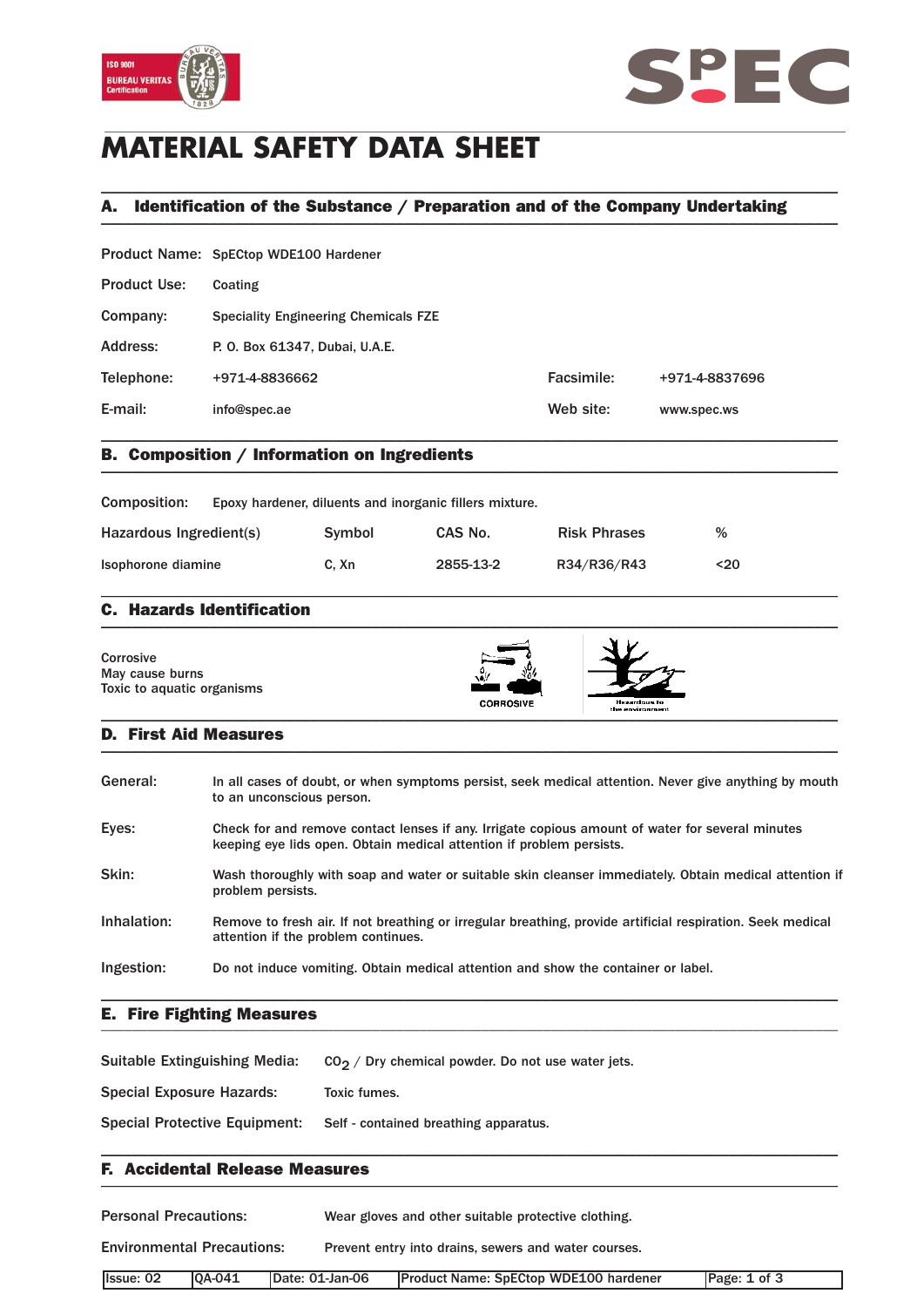Decontamination Procedures: Soak-up with inert absorbent or contain and remove by best available means. Gather into containers. Dispose of as waste.

#### G. Handling and Storage  $\blacksquare$

| Handling:                         | Avoid skin and eye contact. Do not eat, drink or smoke whilst using this product.<br>Ensure adequate ventilation.                     |
|-----------------------------------|---------------------------------------------------------------------------------------------------------------------------------------|
| Storage:                          | Keep containers dry, cool and tightly closed.                                                                                         |
| <b>Decontamination Procedure:</b> | Soak-up with inert absorbent or contain and remove by best available means. Gather<br>into containers. Dispose of as hazardous waste. |

\_\_\_\_\_\_\_\_\_\_\_\_\_\_\_\_\_\_\_\_\_\_\_\_\_\_\_\_\_\_\_\_\_\_\_\_\_\_\_\_\_\_\_\_\_\_\_\_\_\_\_\_\_\_\_\_\_\_\_\_\_\_\_\_\_\_\_\_\_\_\_\_\_\_\_\_\_\_\_\_\_\_\_\_\_\_\_\_\_\_\_\_\_\_\_

\_\_\_\_\_\_\_\_\_\_\_\_\_\_\_\_\_\_\_\_\_\_\_\_\_\_\_\_\_\_\_\_\_\_\_\_\_\_\_\_\_\_\_\_\_\_\_\_\_\_\_\_\_\_\_\_\_\_\_\_\_\_\_\_\_\_\_\_\_\_\_\_\_\_\_\_\_\_\_\_\_\_\_\_\_\_\_\_\_\_\_\_\_\_\_

\_\_\_\_\_\_\_\_\_\_\_\_\_\_\_\_\_\_\_\_\_\_\_\_\_\_\_\_\_\_\_\_\_\_\_\_\_\_\_\_\_\_\_\_\_\_\_\_\_\_\_\_\_\_\_\_\_\_\_\_\_\_\_\_\_\_\_\_\_\_\_\_\_\_\_\_\_\_\_\_\_\_\_\_\_\_\_\_\_\_\_\_\_\_\_

### H. Exposure Controls / Personal Protection \_\_\_\_\_\_\_\_\_\_\_\_\_\_\_\_\_\_\_\_\_\_\_\_\_\_\_\_\_\_\_\_\_\_\_\_\_\_\_\_\_\_\_\_\_\_\_\_\_\_\_\_\_\_\_\_\_\_\_\_\_\_\_\_\_\_\_\_\_\_\_\_\_\_\_\_\_\_\_\_\_\_\_\_\_\_\_\_\_\_\_\_\_\_\_

Occupational Exposure Limits: None assigned

Engineering Control Measures: Use with adequate general and local exhaust ventilation.

Personal Protective Equipment: Impervious gloves, safety goggles, plastic apron.

### I. Physical and Chemical Properties \_\_\_\_\_\_\_\_\_\_\_\_\_\_\_\_\_\_\_\_\_\_\_\_\_\_\_\_\_\_\_\_\_\_\_\_\_\_\_\_\_\_\_\_\_\_\_\_\_\_\_\_\_\_\_\_\_\_\_\_\_\_\_\_\_\_\_\_\_\_\_\_\_\_\_\_\_\_\_\_\_\_\_\_\_\_\_\_\_\_\_\_\_\_\_

| State:                  | Liquid          |
|-------------------------|-----------------|
| Colour:                 | Various         |
| Odour:                  | Amines          |
| Flash Point (°C):       | >150            |
| <b>SG/Bulk Density:</b> | 1.45            |
| Solubility:             | <b>Miscible</b> |

### J. Stability and Reactivity  $\blacksquare$

| Stability:                               | Stable under recommended conditions.         |
|------------------------------------------|----------------------------------------------|
| Conditions to avoid:                     | Not known.                                   |
| Materials to avoid:                      | Strong acids, alkalies and oxidising agents. |
| <b>Hazardous Decomposition products:</b> | Carbon monoxide. Irritant fumes.             |
|                                          |                                              |

\_\_\_\_\_\_\_\_\_\_\_\_\_\_\_\_\_\_\_\_\_\_\_\_\_\_\_\_\_\_\_\_\_\_\_\_\_\_\_\_\_\_\_\_\_\_\_\_\_\_\_\_\_\_\_\_\_\_\_\_\_\_\_\_\_\_\_\_\_\_\_\_\_\_\_\_\_\_\_\_\_\_\_\_\_\_\_\_\_\_\_\_\_\_\_

### K. Toxicological Information \_\_\_\_\_\_\_\_\_\_\_\_\_\_\_\_\_\_\_\_\_\_\_\_\_\_\_\_\_\_\_\_\_\_\_\_\_\_\_\_\_\_\_\_\_\_\_\_\_\_\_\_\_\_\_\_\_\_\_\_\_\_\_\_\_\_\_\_\_\_\_\_\_\_\_\_\_\_\_\_\_\_\_\_\_\_\_\_\_\_\_\_\_\_\_

There are no date available on the preparation itself. This has been assessed following the conventional method of the Preparations Directive 1999/45/EC and classified for toxicological hazards accordingly.

Based on the properties of the epoxy constituent(s) and considering toxicological data on similar preparations, this product may be a skin sensitiser and irritant. May produce allergic reactions. May cause damage to eyes.

\_\_\_\_\_\_\_\_\_\_\_\_\_\_\_\_\_\_\_\_\_\_\_\_\_\_\_\_\_\_\_\_\_\_\_\_\_\_\_\_\_\_\_\_\_\_\_\_\_\_\_\_\_\_\_\_\_\_\_\_\_\_\_\_\_\_\_\_\_\_\_\_\_\_\_\_\_\_\_\_\_\_\_\_\_\_\_\_\_\_\_\_\_\_\_

LD50 oral, rat: 1030mg/kg

#### L. Ecological Information \_\_\_\_\_\_\_\_\_\_\_\_\_\_\_\_\_\_\_\_\_\_\_\_\_\_\_\_\_\_\_\_\_\_\_\_\_\_\_\_\_\_\_\_\_\_\_\_\_\_\_\_\_\_\_\_\_\_\_\_\_\_\_\_\_\_\_\_\_\_\_\_\_\_\_\_\_\_\_\_\_\_\_\_\_\_\_\_\_\_\_\_\_\_\_

When used and disposed as intended, no adverse environmental effects are foreseen. Expected to be not readily biodegradable. Bio-accumulative potential and ecotoxicity are not determined.

| <b>10A-041</b><br><b>Product Name: SpECtop WDE100 hardener</b><br>IDate: 01-Jan-06<br>Page: 2 of 3<br>Issue: 02 |  |
|-----------------------------------------------------------------------------------------------------------------|--|
|-----------------------------------------------------------------------------------------------------------------|--|